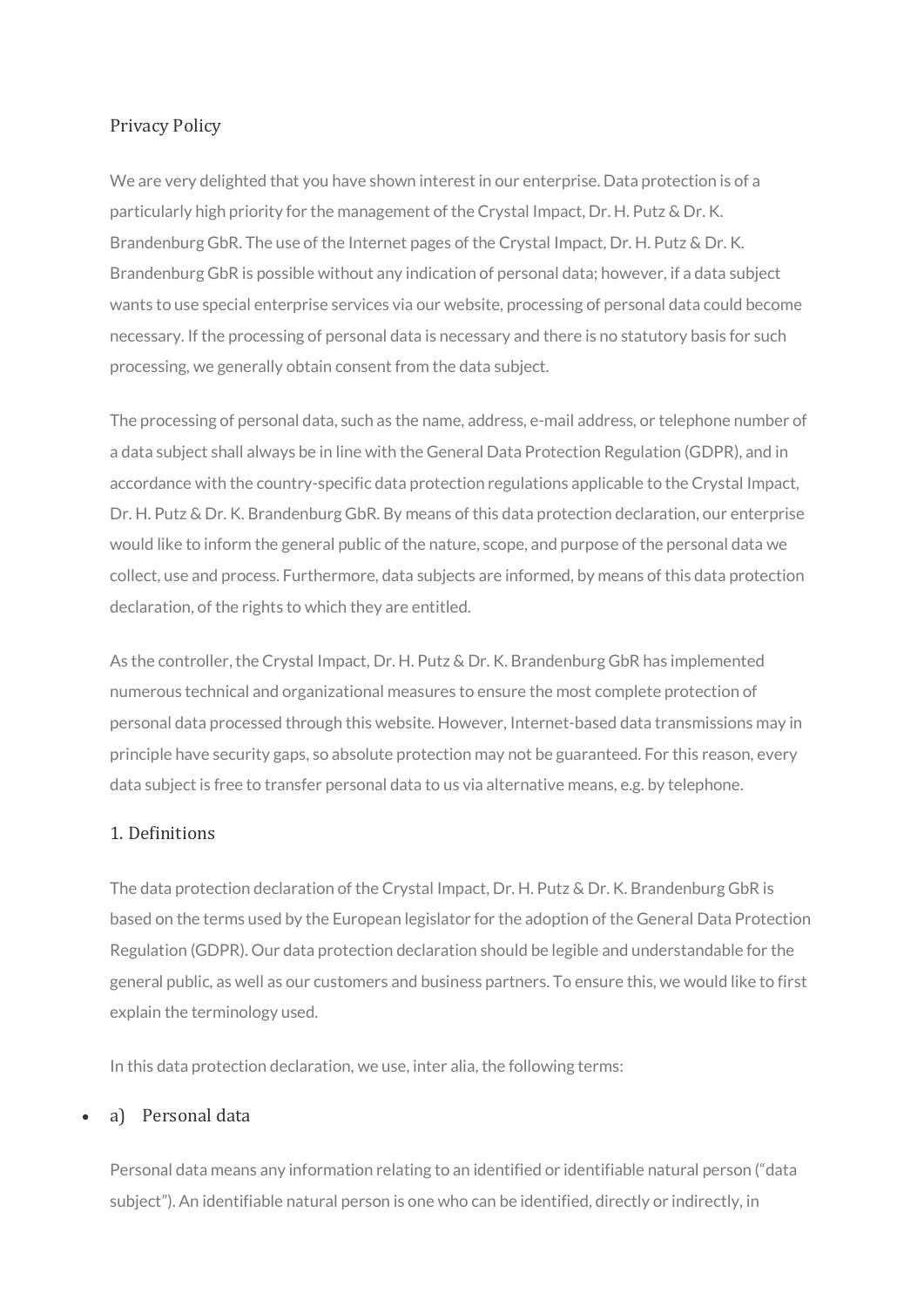particular by reference to an identifier such as a name, an identification number, location data, an online identifier or to one or more factors specific to the physical, physiological, genetic, mental, economic, cultural or social identity of that natural person.

## b) Data subject

Data subject is any identified or identifiable natural person, whose personal data is processed by the controller responsible for the processing.

## c) Processing

Processing is any operation or set of operations which is performed on personal data or on sets of personal data, whether or not by automated means, such as collection, recording, organisation, structuring, storage, adaptation or alteration, retrieval, consultation, use, disclosure by transmission, dissemination or otherwise making available, alignment or combination, restriction, erasure or destruction.

# d) Restriction of processing

Restriction of processing is the marking of stored personal data with the aim of limiting their processing in the future.

# e) Profiling

Profiling means any form of automated processing of personal data consisting of the use of personal data to evaluate certain personal aspects relating to a natural person, in particular to analyse or predict aspects concerning that natural person's performance at work, economic situation, health, personal preferences, interests, reliability, behaviour, location or movements.

## f) Pseudonymisation

Pseudonymisation is the processing of personal data in such a manner that the personal data can no longer be attributed to a specific data subject without the use of additional information, provided that such additional information is kept separately and is subject to technical and organisational measures to ensure that the personal data are not attributed to an identified or identifiable natural person.

g) Controller or controller responsible for the processing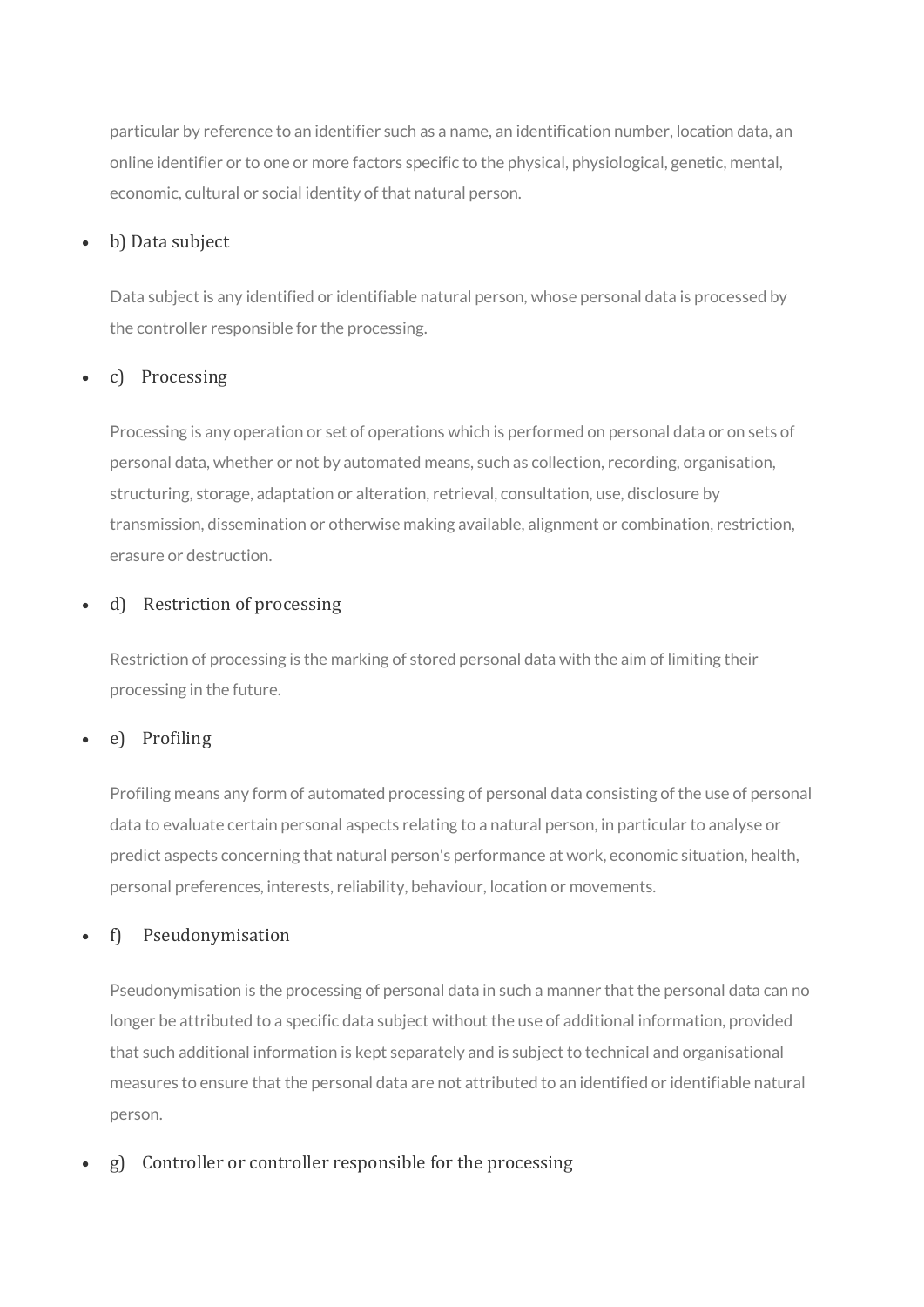Controller or controller responsible for the processing is the natural or legal person, public authority, agency or other body which, alone or jointly with others, determines the purposes and means of the processing of personal data; where the purposes and means of such processing are determined by Union or Member State law, the controller or the specific criteria for its nomination may be provided for by Union or Member State law.

#### h) Processor

Processor is a natural or legal person, public authority, agency or other body which processes personal data on behalf of the controller.

#### i) Recipient

Recipient is a natural or legal person, public authority, agency or another body, to which the personal data are disclosed, whether a third party or not. However, public authorities which may receive personal data in the framework of a particular inquiry in accordance with Union or Member State law shall not be regarded as recipients; the processing of those data by those public authorities shall be in compliance with the applicable data protection rules according to the purposes of the processing.

#### j) Third party

Third party is a natural or legal person, public authority, agency or body other than the data subject, controller, processor and persons who, under the direct authority of the controller or processor, are authorised to process personal data.

#### k) Consent

Consent of the data subject is any freely given, specific, informed and unambiguous indication of the data subject's wishes by which he or she, by a statement or by a clear affirmative action, signifies agreement to the processing of personal data relating to him or her.

#### 2. Name and Address of the controller

Controller for the purposes of the General Data Protection Regulation (GDPR), other data protection laws applicable in Member states of the European Union and other provisions related to data protection is:

Crystal Impact, Dr. H. Putz & Dr. K. Brandenburg GbR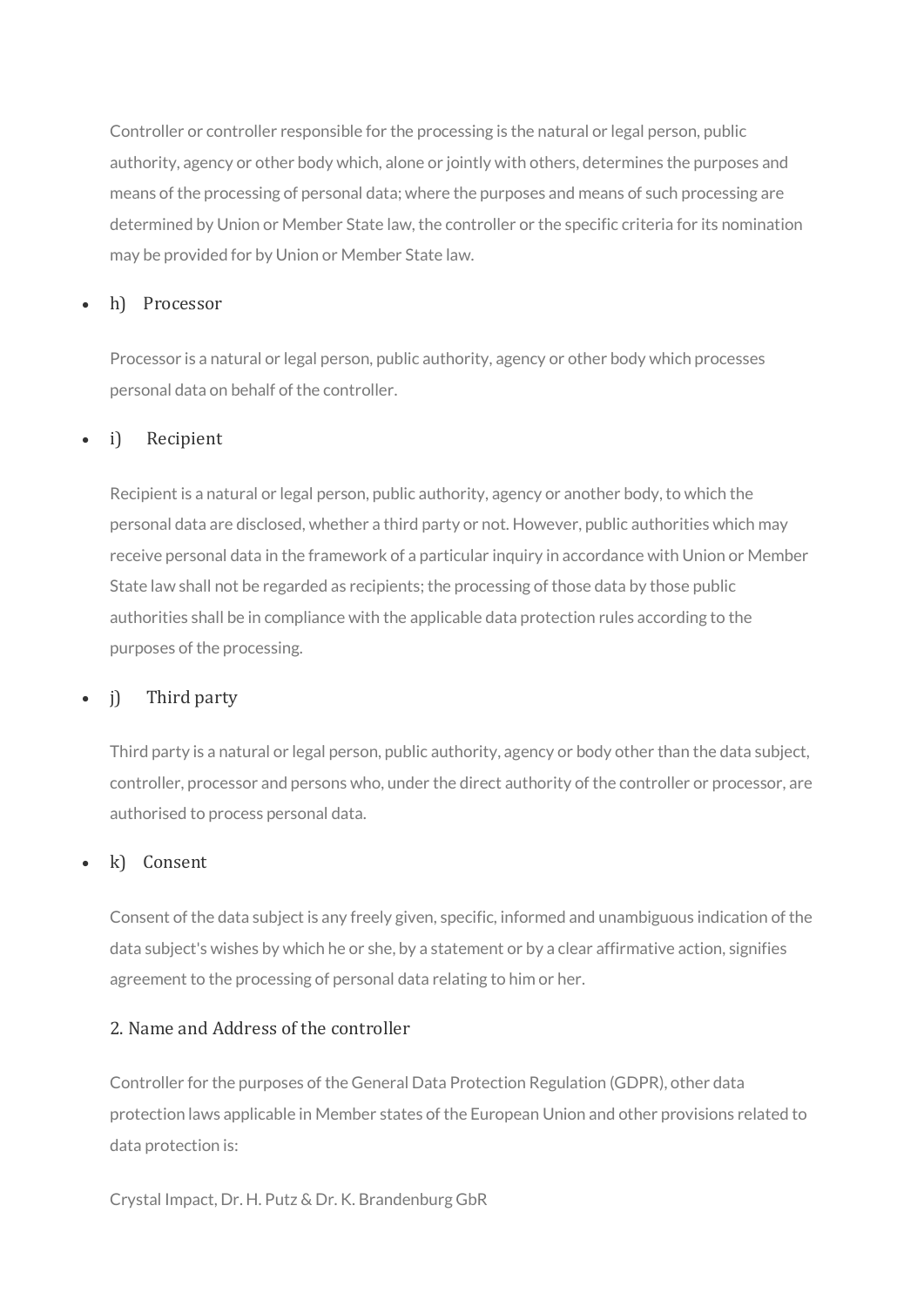Kreuzherrenstr. 102

53227 Bonn

Deutschland

Phone: +49-228-9813643

Email: info@crystalimpact.de

Website: www.crystalimpact.de

#### 3. Collection of general data and information

The website of the Crystal Impact, Dr. H. Putz & Dr. K. Brandenburg GbR collects a series of general data and information when a data subject or automated system calls up the website. This general data and information are stored in the server log files. Collected may be (1) the browser types and versions used, (2) the operating system used by the accessing system, (3) the website from which an accessing system reaches our website (so-called referrers), (4) the sub-websites, (5) the date and time of access to the Internet site, (6) an Internet protocol address (IP address), (7) the Internet service provider of the accessing system, and (8) any other similar data and information that may be used in the event of attacks on our information technology systems.

When using these general data and information, the Crystal Impact, Dr. H. Putz & Dr. K. Brandenburg GbR does not draw any conclusions about the data subject. Rather, this information is needed to (1) deliver the content of our website correctly, (2) optimize the content of our website as well as its advertisement, (3) ensure the long-term viability of our information technology systems and website technology, and (4) provide law enforcement authorities with the information necessary for criminal prosecution in case of a cyber-attack. Therefore, the Crystal Impact, Dr. H. Putz & Dr. K. Brandenburg GbR analyzes anonymously collected data and information statistically, with the aim of increasing the data protection and data security of our enterprise, and to ensure an optimal level of protection for the personal data we process. The anonymous data of the server log files are stored separately from all personal data provided by a data subject.

#### 4. Registration on our website

The data subject has the possibility to register on the website of the controller with the indication of personal data. Which personal data are transmitted to the controller is determined by the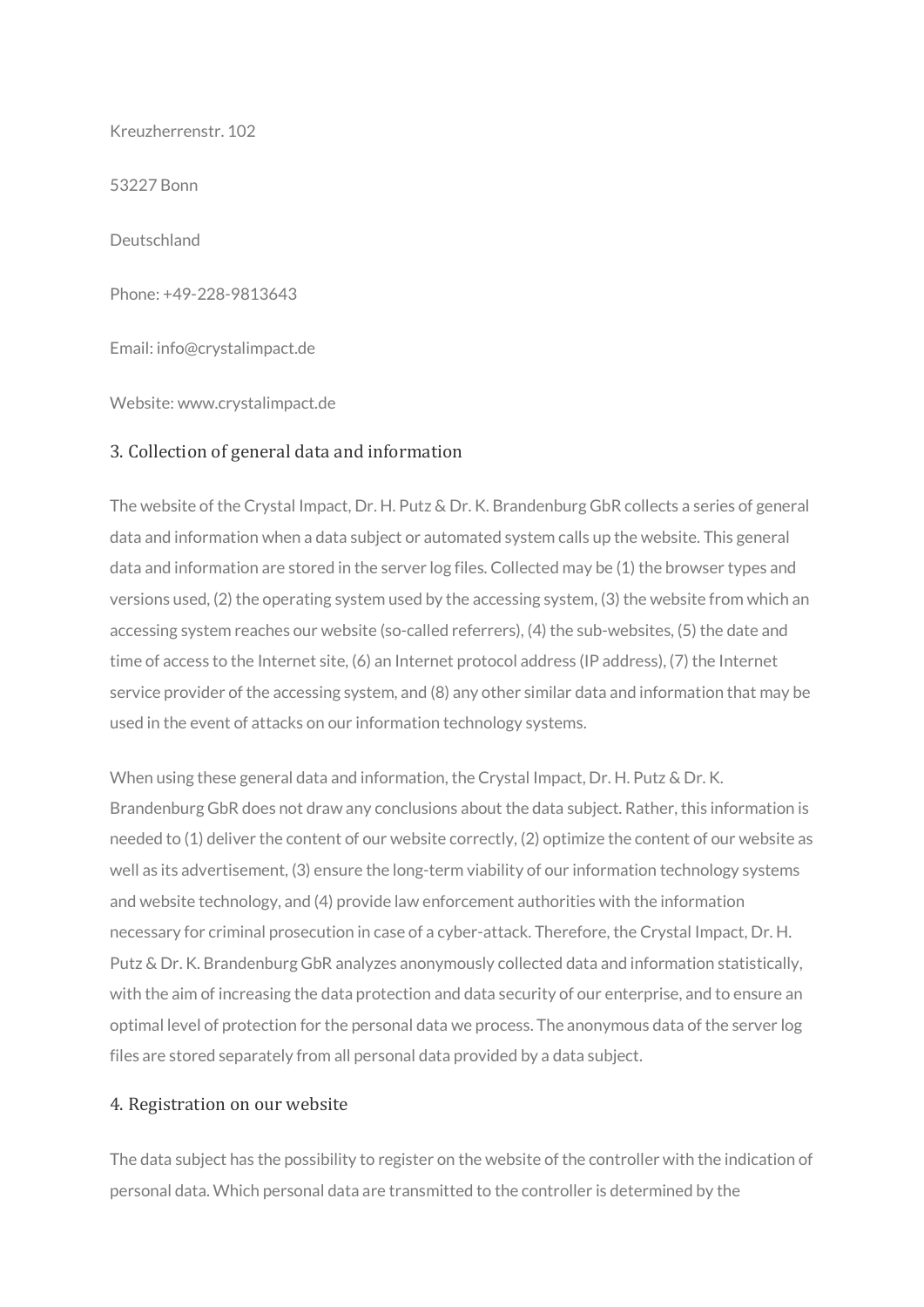respective input mask used for the registration. The personal data entered by the data subject are collected and stored exclusively for internal use by the controller, and for his own purposes. The controller may request transfer to one or more processors (e.g. a parcel service) that also uses personal data for an internal purpose which is attributable to the controller.

By registering on the website of the controller, the IP address—assigned by the Internet service provider (ISP) and used by the data subject—date, and time of the registration are also stored. The storage of this data takes place against the background that this is the only way to prevent the misuse of our services, and, if necessary, to make it possible to investigate committed offenses. Insofar, the storage of this data is necessary to secure the controller. This data is not passed on to third parties unless there is a statutory obligation to pass on the data, or if the transfer serves the aim of criminal prosecution.

The registration of the data subject, with the voluntary indication of personal data, is intended to enable the controller to offer the data subject contents or services that may only be offered to registered users due to the nature of the matter in question. Registered persons are free to change the personal data specified during the registration at any time, or to have them completely deleted from the data stock of the controller.

The data controller shall, at any time, provide information upon request to each data subject as to what personal data are stored about the data subject. In addition, the data controller shall correct or erase personal data at the request or indication of the data subject, insofar as there are no statutory storage obligations. The entirety of the controller's employees are available to the data subject in this respect as contact persons.

#### 5. Subscription to our newsletters

On the website of the Crystal Impact, Dr. H. Putz & Dr. K. Brandenburg GbR, users are given the opportunity to subscribe to our enterprise's newsletter. The input mask used for this purpose determines what personal data are transmitted, as well as when the newsletter is ordered from the controller.

The Crystal Impact, Dr. H. Putz & Dr. K. Brandenburg GbR informs its customers and business partners regularly by means of a newsletter about enterprise offers. The enterprise's newsletter may only be received by the data subject if (1) the data subject has a valid e-mail address and (2) the data subject registers for the newsletter shipping. A confirmation e-mail will be sent to the e-mail address registered by a data subject for the first time for newsletter shipping, for legal reasons, in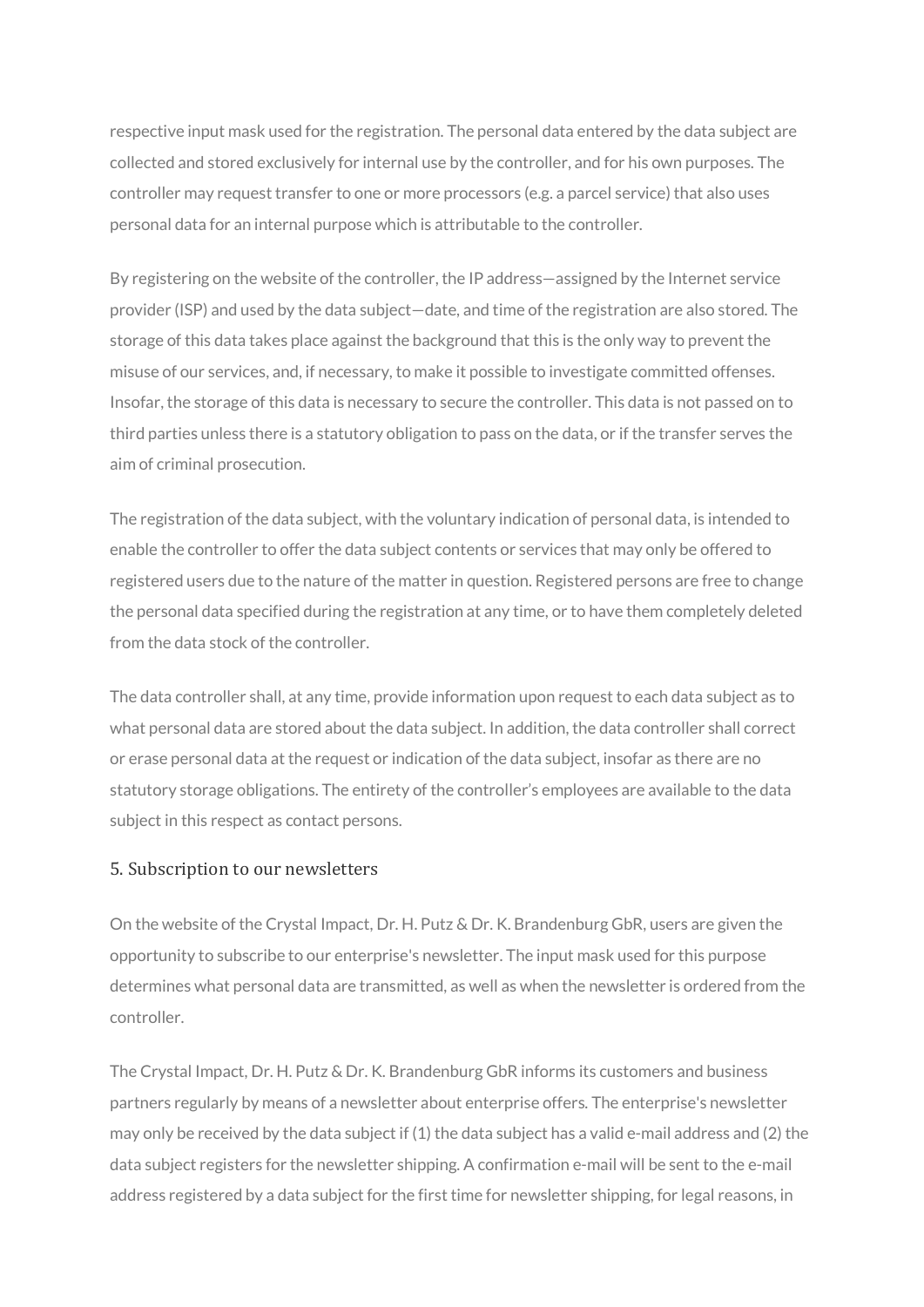the double opt-in procedure. This confirmation e-mail is used to prove whether the owner of the email address as the data subject is authorized to receive the newsletter.

During the registration for the newsletter, we also store the IP address of the computer system assigned by the Internet service provider (ISP) and used by the data subject at the time of the registration, as well as the date and time of the registration. The collection of this data is necessary in order to understand the (possible) misuse of the e-mail address of a data subject at a later date, and it therefore serves the aim of the legal protection of the controller.

The personal data collected as part of a registration for the newsletter will only be used to send our newsletter. In addition, subscribers to the newsletter may be informed by e-mail, as long as this is necessary for the operation of the newsletter service or a registration in question, as this could be the case in the event of modifications to the newsletter offer, or in the event of a change in technical circumstances. There will be no transfer of personal data collected by the newsletter service to third parties. The subscription to our newsletter may be terminated by the data subject at any time. The consent to the storage of personal data, which the data subject has given for shipping the newsletter, may be revoked at any time. For the purpose of revocation of consent, a corresponding link is found in each newsletter. It is also possible to unsubscribe from the newsletter at any time directly on the website of the controller, or to communicate this to the controller in a different way.

#### 6. Newsletter-Tracking

The newsletter of the Crystal Impact, Dr. H. Putz & Dr. K. Brandenburg GbR contains so-called tracking pixels. A tracking pixel is a miniature graphic embedded in such e-mails, which are sent in HTML format to enable log file recording and analysis. This allows a statistical analysis of the success or failure of online marketing campaigns. Based on the embedded tracking pixel, the Crystal Impact, Dr. H. Putz & Dr. K. Brandenburg GbR may see if and when an e-mail was opened by a data subject, and which links in the e-mail were called up by data subjects.

Such personal data collected in the tracking pixels contained in the newsletters are stored and analyzed by the controller in order to optimize the shipping of the newsletter, as well as to adapt the content of future newsletters even better to the interests of the data subject. These personal data will not be passed on to third parties. Data subjects are at any time entitled to revoke the respective separate declaration of consent issued by means of the double-opt-in procedure. After a revocation, these personal data will be deleted by the controller. The Crystal Impact, Dr. H. Putz & Dr. K. Brandenburg GbR automatically regards a withdrawal from the receipt of the newsletter as a revocation.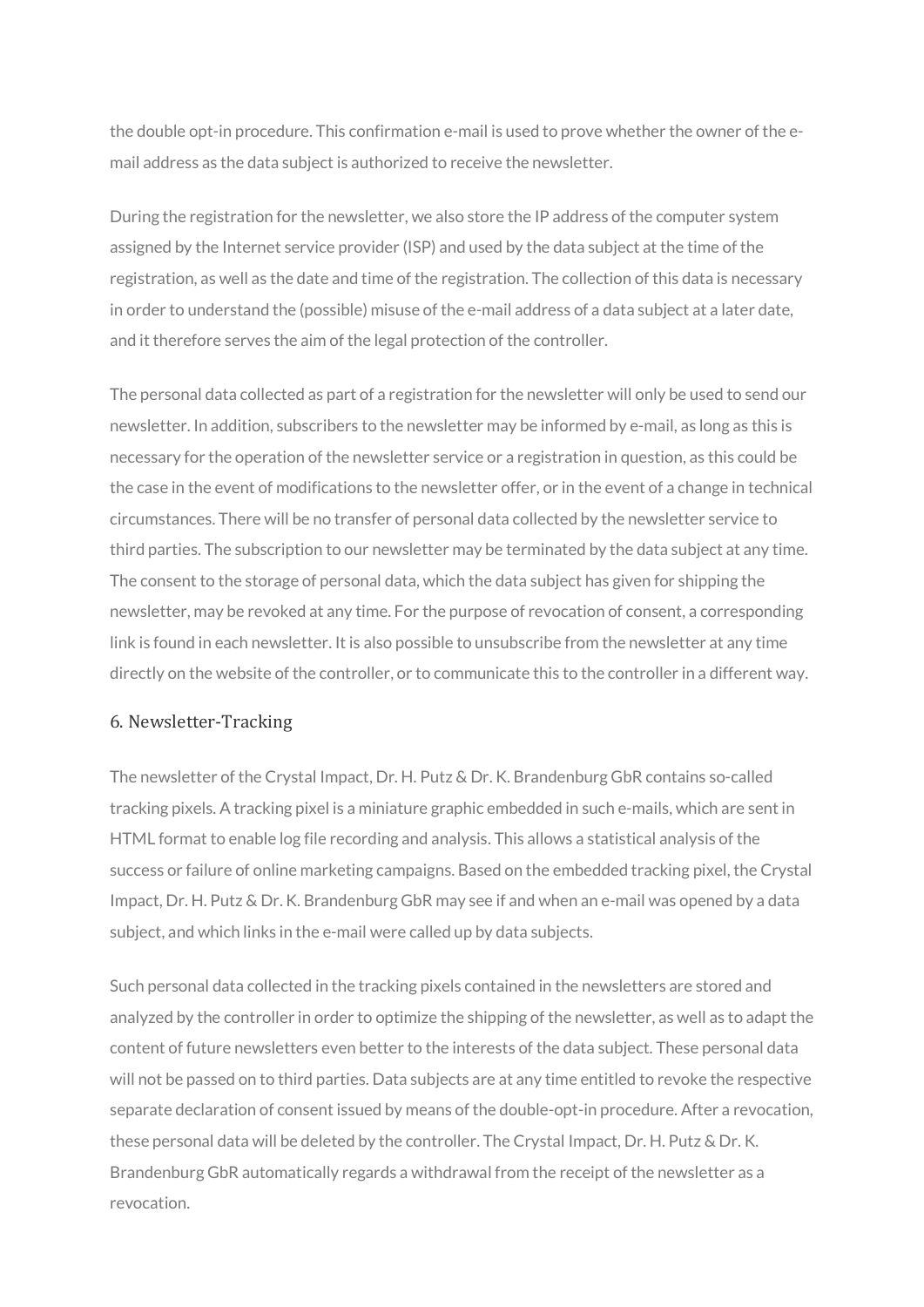# 7. Routine erasure and blocking of personal data

The data controller shall process and store the personal data of the data subject only for the period necessary to achieve the purpose of storage, or as far as this is granted by the European legislator or other legislators in laws or regulations to which the controller is subject to.

If the storage purpose is not applicable, or if a storage period prescribed by the European legislator or another competent legislator expires, the personal data are routinely blocked or erased in accordance with legal requirements.

# 8. Rights of the data subject

## a) Right of confirmation

Each data subject shall have the right granted by the European legislator to obtain from the controller the confirmation as to whether or not personal data concerning him or her are being processed. If a data subject wishes to avail himself of this right of confirmation, he or she may, at any time, contact any employee of the controller.

# b) Right of access

Each data subject shall have the right granted by the European legislator to obtain from the controller free information about his or her personal data stored at any time and a copy of this information. Furthermore, the European directives and regulations grant the data subject access to the following information:

- o the purposes of the processing;
- o the categories of personal data concerned;
- $\circ$  the recipients or categories of recipients to whom the personal data have been or will be disclosed, in particular recipients in third countries or international organisations;
- $\circ$  where possible, the envisaged period for which the personal data will be stored, or, if not possible, the criteria used to determine that period;
- $\circ$  the existence of the right to request from the controller rectification or erasure of personal data, or restriction of processing of personal data concerning the data subject, or to object to such processing;
- $\circ$  the existence of the right to lodge a complaint with a supervisory authority;
- o where the personal data are not collected from the data subject, any available information as to their source;
- $\circ$  the existence of automated decision-making, including profiling, referred to in Article 22(1) and (4) of the GDPR and, at least in those cases, meaningful information about the logic involved, as well as the significance and envisaged consequences of such processing for the data subject.

Furthermore, the data subject shall have a right to obtain information as to whether personal data

are transferred to a third country or to an international organisation. Where this is the case, the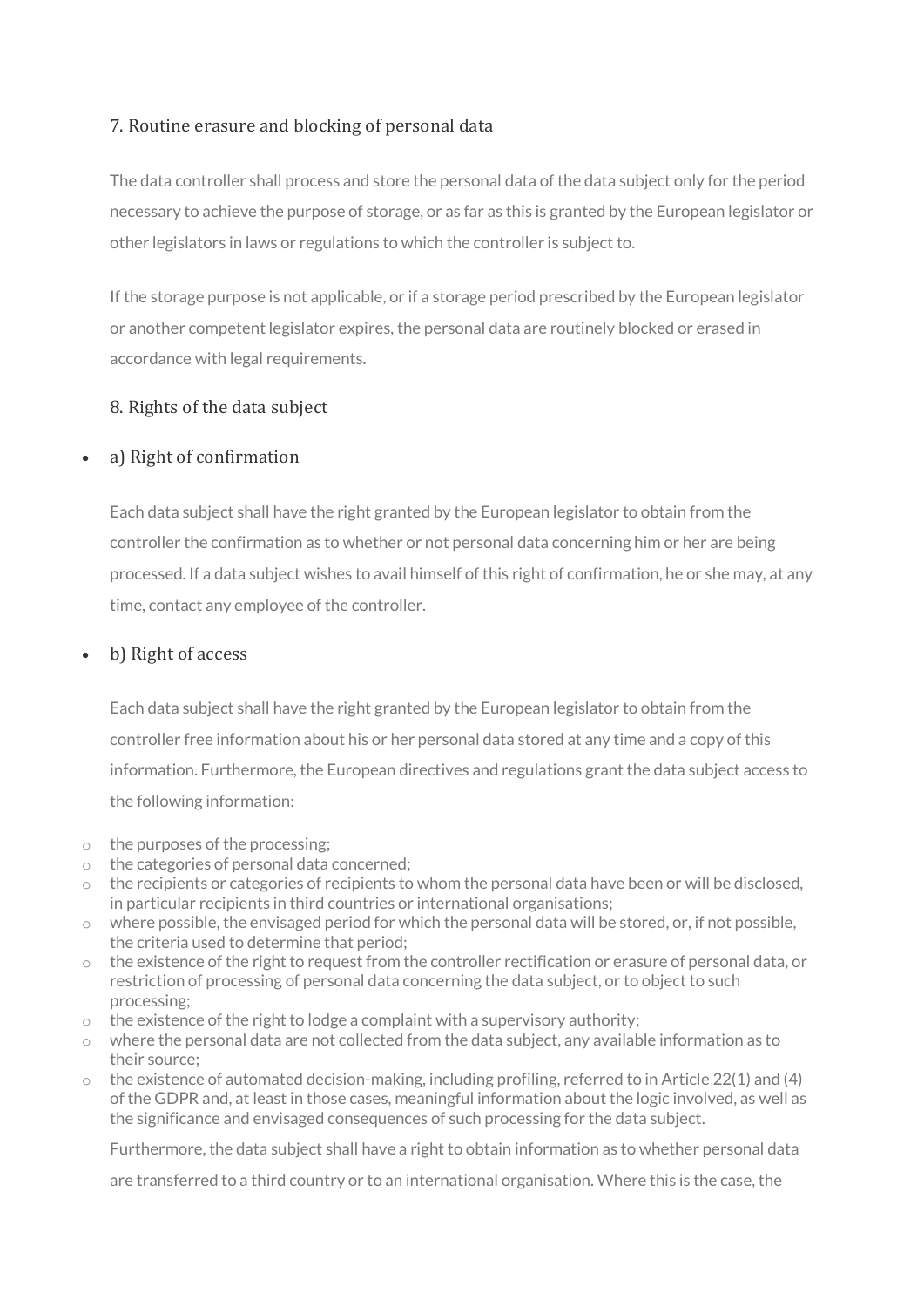data subject shall have the right to be informed of the appropriate safeguards relating to the transfer.

If a data subject wishes to avail himself of this right of access, he or she may, at any time, contact any employee of the controller.

# c) Right to rectification

Each data subject shall have the right granted by the European legislator to obtain from the controller without undue delay the rectification of inaccurate personal data concerning him or her. Taking into account the purposes of the processing, the data subject shall have the right to have incomplete personal data completed, including by means of providing a supplementary statement.

If a data subject wishes to exercise this right to rectification, he or she may, at any time, contact any employee of the controller.

# d) Right to erasure (Right to be forgotten)

Each data subject shall have the right granted by the European legislator to obtain from the controller the erasure of personal data concerning him or her without undue delay, and the controller shall have the obligation to erase personal data without undue delay where one of the following grounds applies, as long as the processing is not necessary:

- $\circ$  The personal data are no longer necessary in relation to the purposes for which they were collected or otherwise processed.
- $\circ$  The data subject withdraws consent to which the processing is based according to point (a) of Article 6(1) of the GDPR, or point (a) of Article 9(2) of the GDPR, and where there is no other legal ground for the processing.
- $\circ$  The data subject objects to the processing pursuant to Article 21(1) of the GDPR and there are no overriding legitimate grounds for the processing, or the data subject objects to the processing pursuant to Article 21(2) of the GDPR.
- o The personal data have been unlawfully processed.
- $\circ$  The personal data must be erased for compliance with a legal obligation in Union or Member State law to which the controller is subject.
- $\circ$  The personal data have been collected in relation to the offer of information society services referred to in Article 8(1) of the GDPR.

If one of the aforementioned reasons applies, and a data subject wishes to request the erasure of personal data stored by the Crystal Impact, Dr. H. Putz & Dr. K. Brandenburg GbR, he or she may, at any time, contact any employee of the controller. An employee of Crystal Impact, Dr. H. Putz & Dr. K. Brandenburg GbR shall promptly ensure that the erasure request is complied with immediately.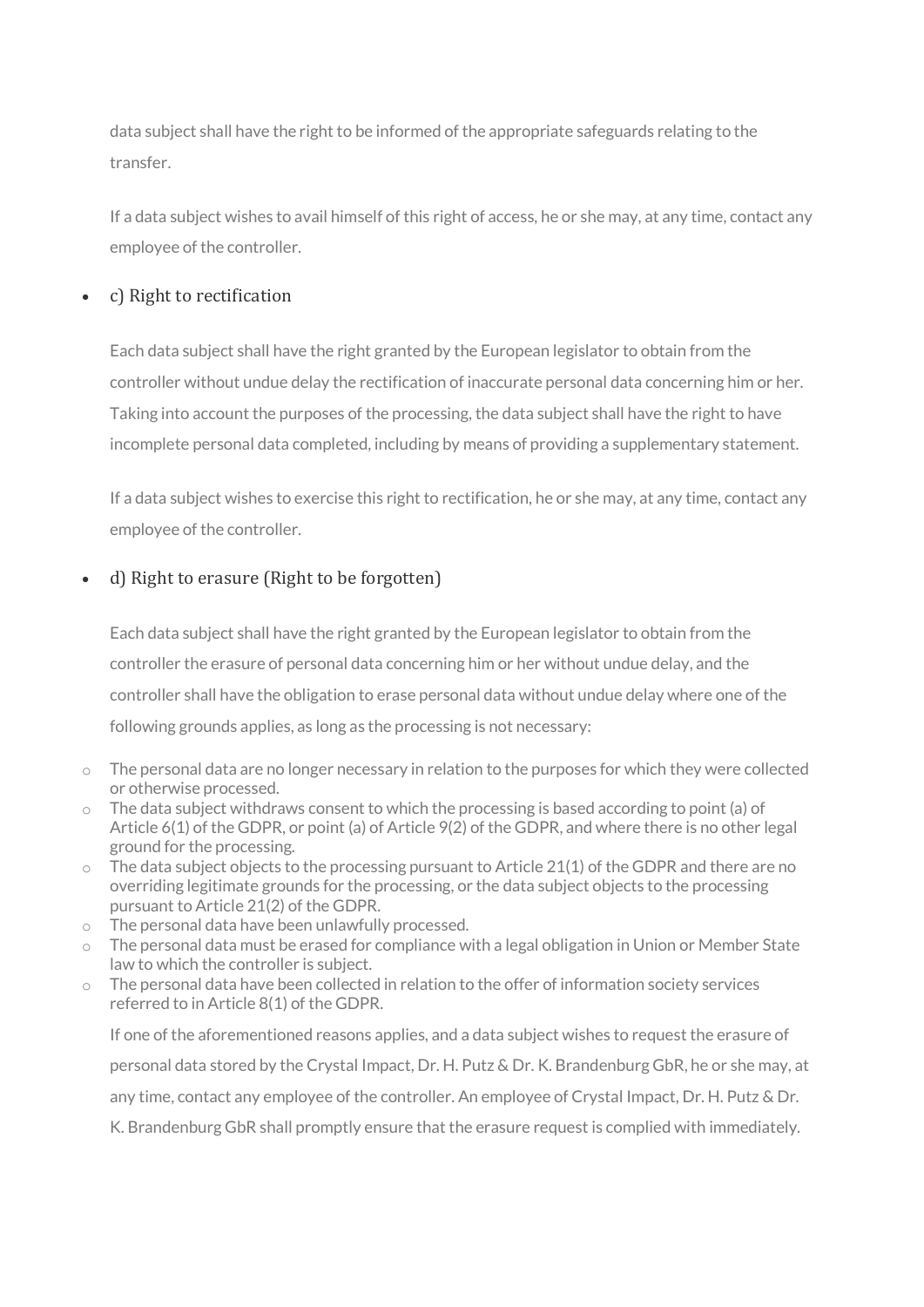Where the controller has made personal data public and is obliged pursuant to Article 17(1) to erase the personal data, the controller, taking account of available technology and the cost of implementation, shall take reasonable steps, including technical measures, to inform other controllers processing the personal data that the data subject has requested erasure by such controllers of any links to, or copy or replication of, those personal data, as far as processing is not required. An employee of the Crystal Impact, Dr. H. Putz & Dr. K. Brandenburg GbR will arrange the necessary measures in individual cases.

#### e) Right of restriction of processing

Each data subject shall have the right granted by the European legislator to obtain from the controller restriction of processing where one of the following applies:

- $\circ$  The accuracy of the personal data is contested by the data subject, for a period enabling the controller to verify the accuracy of the personal data.
- o The processing is unlawful, and the data subject opposes the erasure of the personal data and requests instead the restriction of their use instead.
- $\circ$  The controller no longer needs the personal data for the purposes of the processing, but they are required by the data subject for the establishment, exercise or defense of legal claims.
- $\circ$  The data subject has objected to processing pursuant to Article 21(1) of the GDPR pending the verification whether the legitimate grounds of the controller override those of the data subject. If one of the aforementioned conditions is met, and a data subject wishes to request the restriction of the processing of personal data stored by the Crystal Impact, Dr. H. Putz & Dr. K. Brandenburg GbR, he or she may at any time contact any employee of the controller. The employee of the Crystal Impact, Dr. H. Putz & Dr. K. Brandenburg GbR will arrange the restriction of the processing.

## f) Right to data portability

Each data subject shall have the right granted by the European legislator, to receive the personal data concerning him or her, which was provided to a controller, in a structured, commonly used and machine-readable format. He or she shall have the right to transmit those data to another controller without hindrance from the controller to which the personal data have been provided, as long as the processing is based on consent pursuant to point (a) of Article 6(1) of the GDPR or point (a) of Article 9(2) of the GDPR, or on a contract pursuant to point (b) of Article 6(1) of the GDPR, and the processing is carried out by automated means, as long as the processing is not necessary for the performance of a task carried out in the public interest or in the exercise of official authority vested in the controller.

Furthermore, in exercising his or her right to data portability pursuant to Article 20(1) of the GDPR, the data subject shall have the right to have personal data transmitted directly from one controller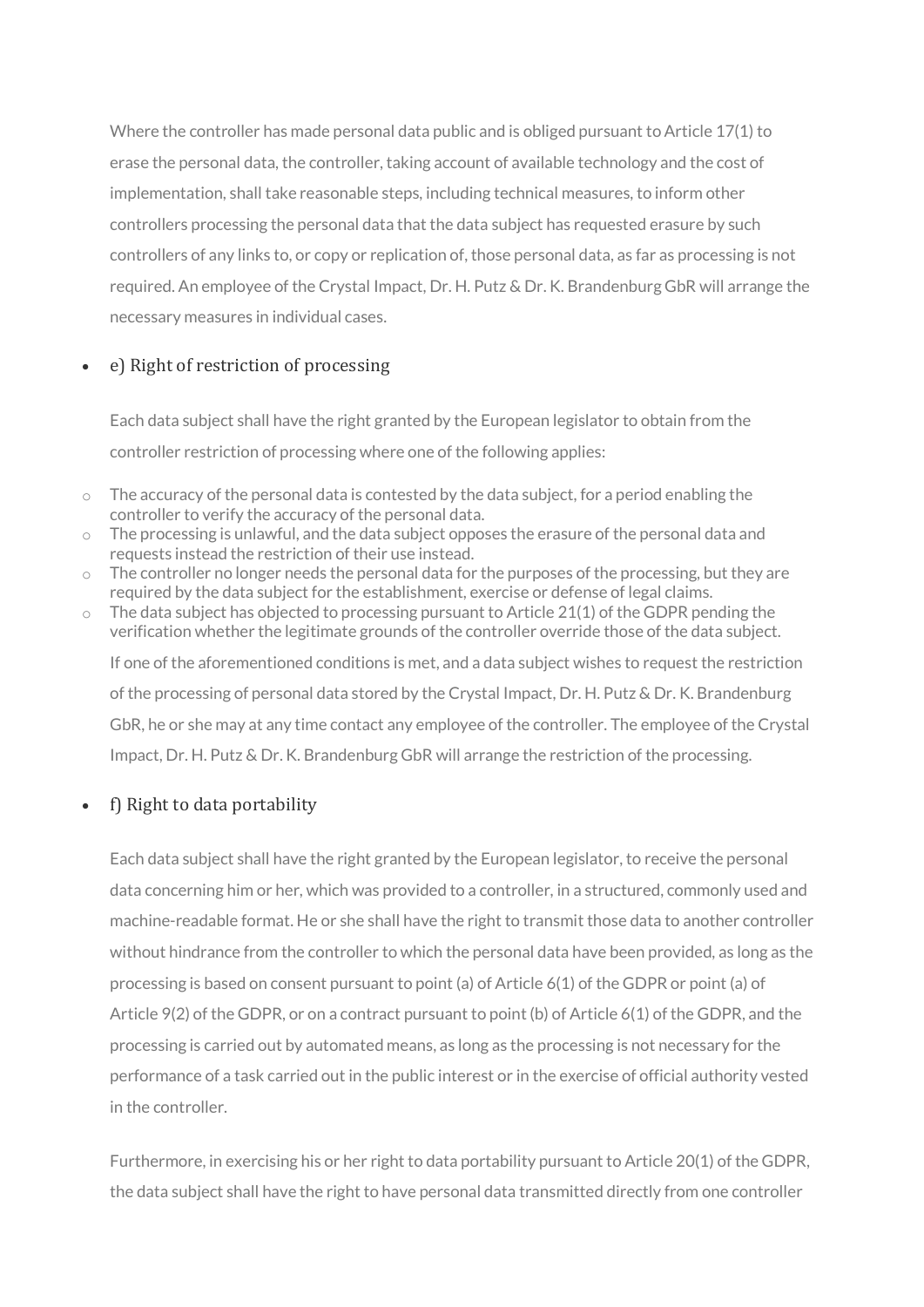to another, where technically feasible and when doing so does not adversely affect the rights and freedoms of others.

In order to assert the right to data portability, the data subject may at any time contact any employee of the Crystal Impact, Dr. H. Putz & Dr. K. Brandenburg GbR.

## g) Right to object

Each data subject shall have the right granted by the European legislator to object, on grounds relating to his or her particular situation, at any time, to processing of personal data concerning him or her, which is based on point (e) or (f) of Article 6(1) of the GDPR. This also applies to profiling based on these provisions.

The Crystal Impact, Dr. H. Putz & Dr. K. Brandenburg GbR shall no longer process the personal data in the event of the objection, unless we can demonstrate compelling legitimate grounds for the processing which override the interests, rights and freedoms of the data subject, or for the establishment, exercise or defence of legal claims.

If the Crystal Impact, Dr. H. Putz & Dr. K. Brandenburg GbR processes personal data for direct marketing purposes, the data subject shall have the right to object at any time to processing of personal data concerning him or her for such marketing. This applies to profiling to the extent that it is related to such direct marketing. If the data subject objects to the Crystal Impact, Dr. H. Putz & Dr. K. Brandenburg GbR to the processing for direct marketing purposes, the Crystal Impact, Dr. H. Putz & Dr. K. Brandenburg GbR will no longer process the personal data for these purposes.

In addition, the data subject has the right, on grounds relating to his or her particular situation, to object to processing of personal data concerning him or her by the Crystal Impact, Dr. H. Putz & Dr. K. Brandenburg GbR for scientific or historical research purposes, or for statistical purposes pursuant to Article 89(1) of the GDPR, unless the processing is necessary for the performance of a task carried out for reasons of public interest.

In order to exercise the right to object, the data subject may contact any employee of the Crystal Impact, Dr. H. Putz & Dr. K. Brandenburg GbR. In addition, the data subject is free in the context of the use of information society services, and notwithstanding Directive 2002/58/EC, to use his or her right to object by automated means using technical specifications.

h) Automated individual decision-making, including profiling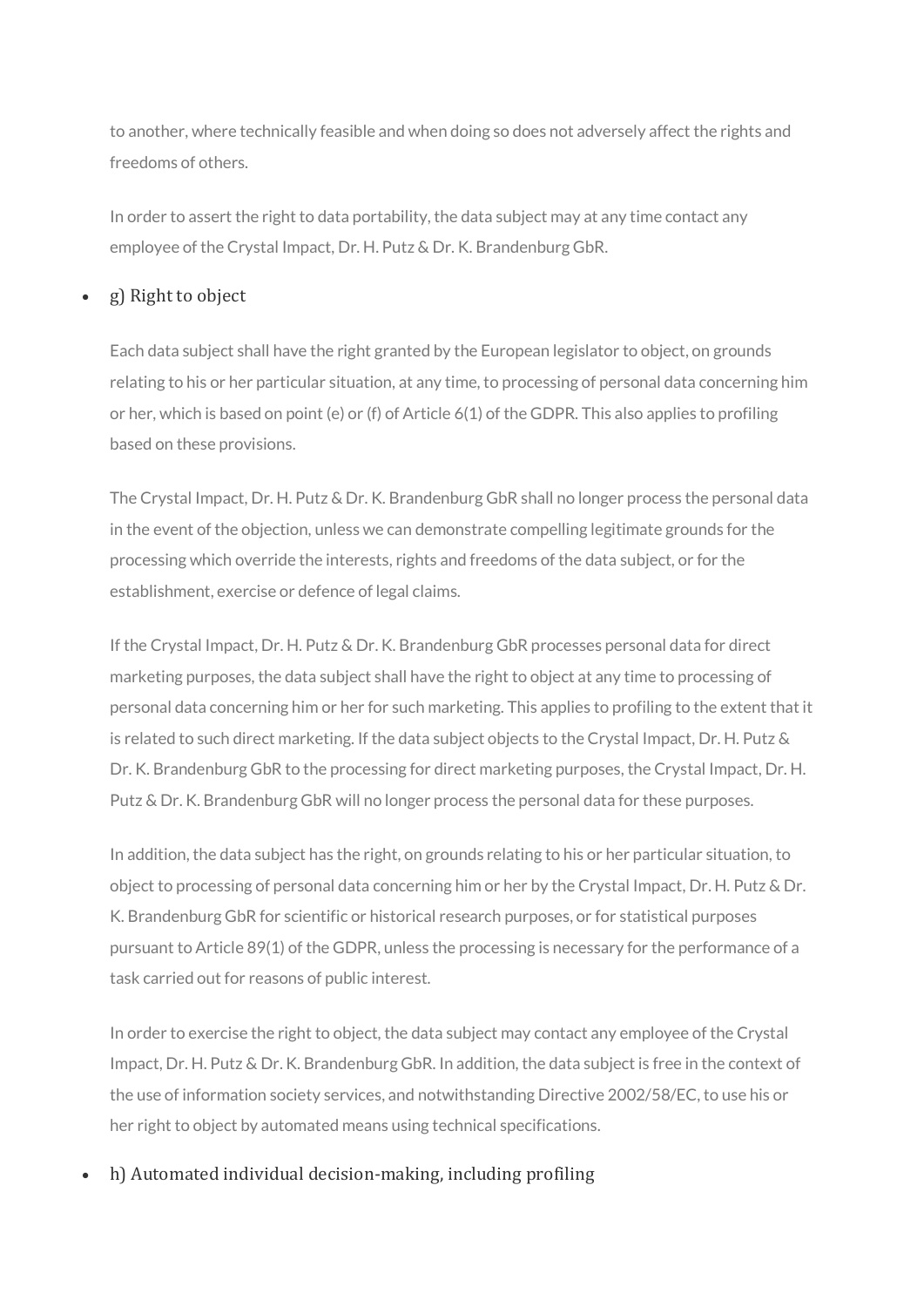Each data subject shall have the right granted by the European legislator not to be subject to a decision based solely on automated processing, including profiling, which produces legal effects concerning him or her, or similarly significantly affects him or her, as long as the decision (1) is not is necessary for entering into, or the performance of, a contract between the data subject and a data controller, or (2) is not authorised by Union or Member State law to which the controller is subject and which also lays down suitable measures to safeguard the data subject's rights and freedoms and legitimate interests, or (3) is not based on the data subject's explicit consent.

If the decision (1) is necessary for entering into, or the performance of, a contract between the data subject and a data controller, or (2) it is based on the data subject's explicit consent, the Crystal Impact, Dr. H. Putz & Dr. K. Brandenburg GbR shall implement suitable measures to safeguard the data subject's rights and freedoms and legitimate interests, at least the right to obtain human intervention on the part of the controller, to express his or her point of view and contest the decision.

If the data subject wishes to exercise the rights concerning automated individual decision-making, he or she may, at any time, contact any employee of the Crystal Impact, Dr. H. Putz & Dr. K. Brandenburg GbR.

#### i) Right to withdraw data protection consent

Each data subject shall have the right granted by the European legislator to withdraw his or her consent to processing of his or her personal data at any time.

If the data subject wishes to exercise the right to withdraw the consent, he or she may, at any time, contact any employee of the Crystal Impact, Dr. H. Putz & Dr. K. Brandenburg GbR.

#### 9. Data protection provisions about the application and use of Google+

On this website, the controller has integrated the Google+ button as a component. Google+ is a socalled social network. A social network is a social meeting place on the Internet, an online community, which usually allows users to communicate with each other and interact in a virtual space. A social network may serve as a platform for the exchange of opinions and experiences or enable the Internet community to provide personal or business-related information. Google+ allows users of the social network to include the creation of private profiles, upload photos and network through friend requests.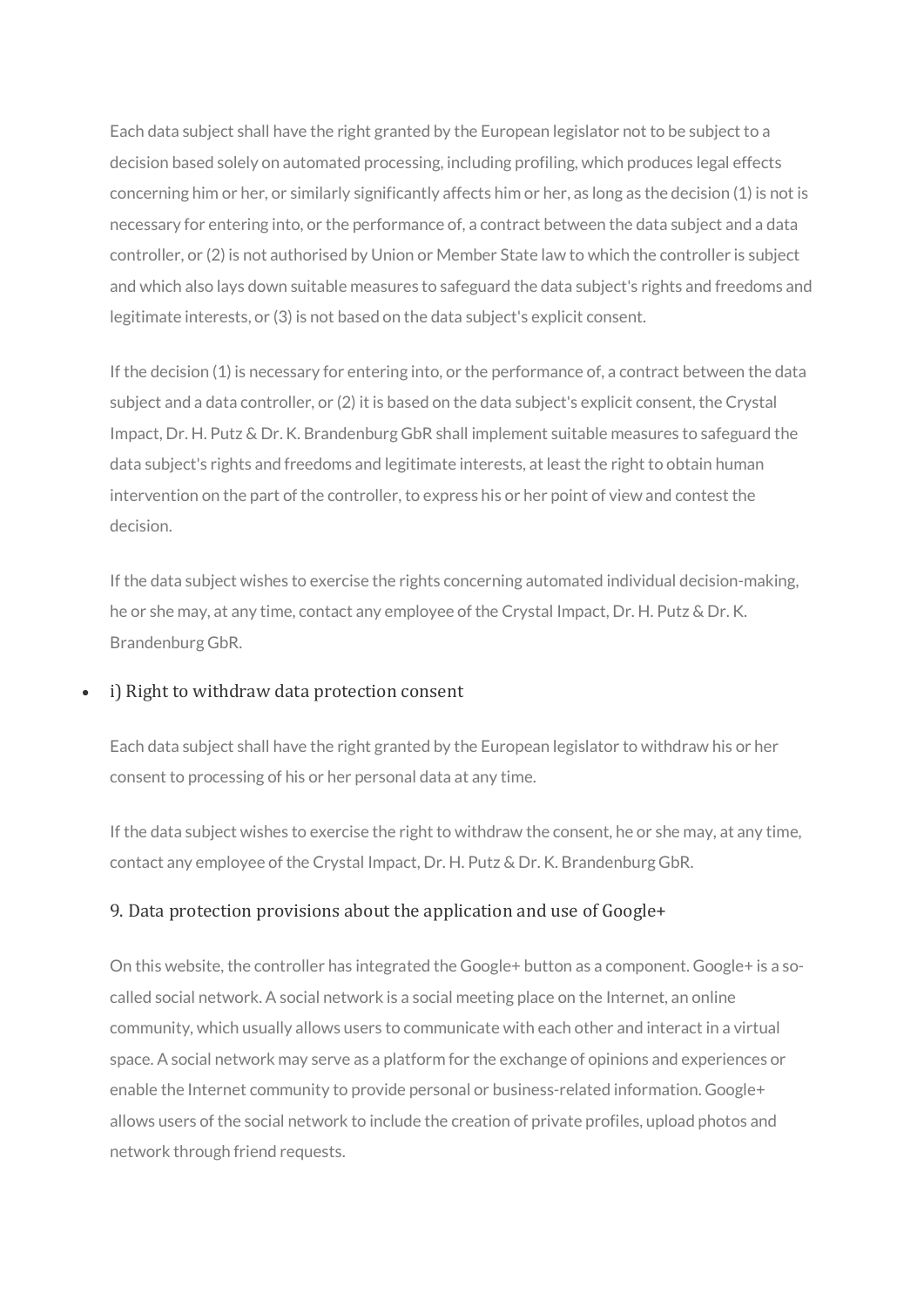The operating company of Google+ is Google Inc., 1600 Amphitheatre Pkwy, Mountain View, CA 94043-1351, UNITED STATES.

With each call-up to one of the individual pages of this website, which is operated by the controller and on which a Google+ button has been integrated, the Internet browser on the information technology system of the data subject automatically downloads a display of the corresponding Google+ button of Google through the respective Google+ button component. During the course of this technical procedure, Google is made aware of what specific sub-page of our website was visited by the data subject. More detailed information about Google+ is available under https://developers.google.com/+/.

If the data subject is logged in at the same time to Google+, Google recognizes with each call-up to our website by the data subject and for the entire duration of his or her stay on our Internet site, which specific sub-pages of our Internet page were visited by the data subject. This information is collected through the Google+ button and Google matches this with the respective Google+ account associated with the data subject.

If the data subject clicks on the Google+ button integrated on our website and thus gives a Google+ 1 recommendation, then Google assigns this information to the personal Google+ user account of the data subject and stores the personal data. Google stores the Google+ 1 recommendation of the data subject, making it publicly available in accordance with the terms and conditions accepted by the data subject in this regard. Subsequently, a Google+ 1 recommendation given by the data subject on this website together with other personal data, such as the Google+ account name used by the data subject and the stored photo, is stored and processed on other Google services, such as search-engine results of the Google search engine, the Google account of the data subject or in other places, e.g. on Internet pages, or in relation to advertisements. Google is also able to link the visit to this website with other personal data stored on Google. Google further records this personal information with the purpose of improving or optimizing the various Google services.

Through the Google+ button, Google receives information that the data subject visited our website, if the data subject at the time of the call-up to our website is logged in to Google+. This occurs regardless of whether the data subject clicks or doesn't click on the Google+ button.

If the data subject does not wish to transmit personal data to Google, he or she may prevent such transmission by logging out of his Google+ account before calling up our website.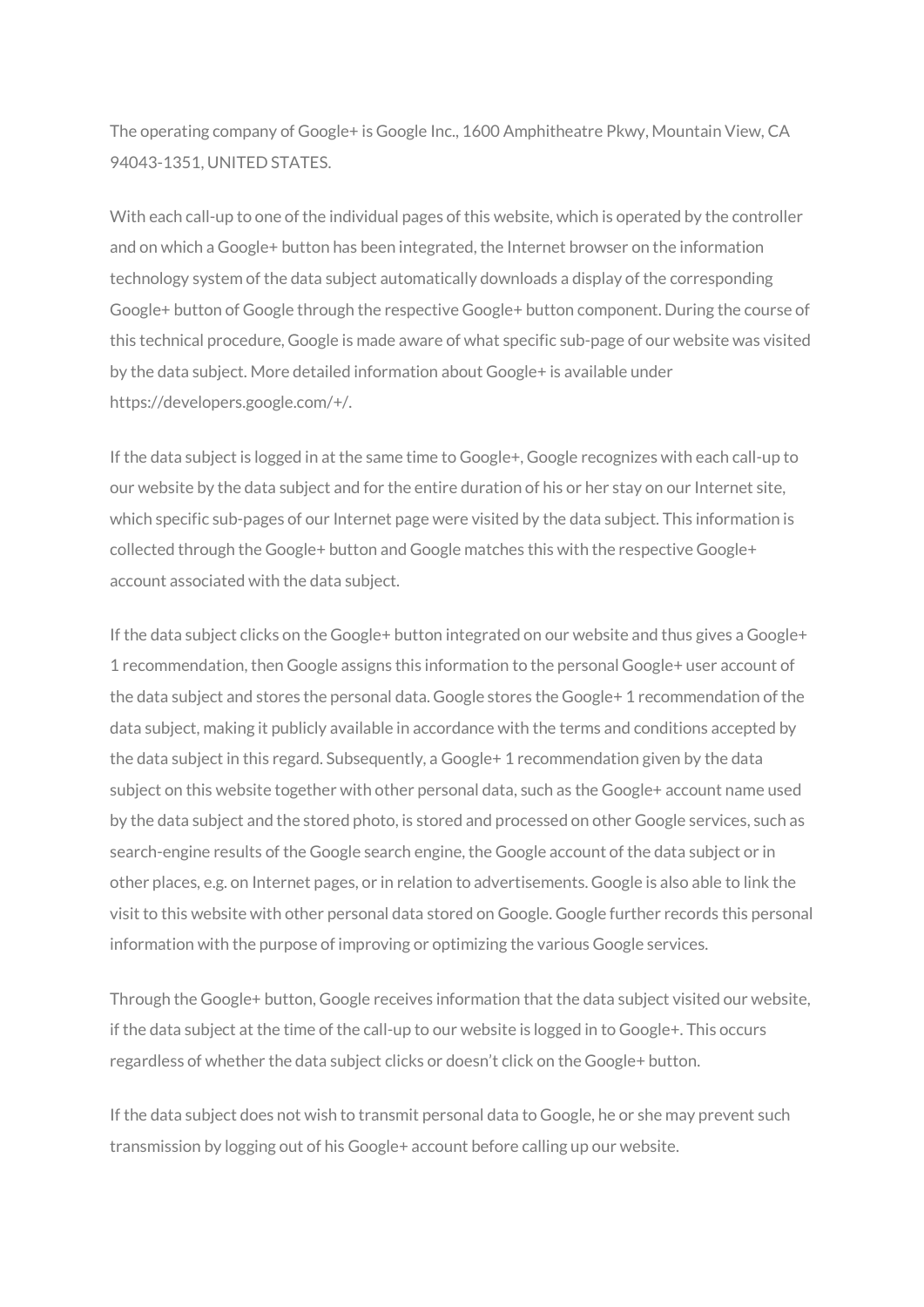Further information and the data protection provisions of Google may be retrieved under https://www.google.com/intl/en/policies/privacy/. More references from Google about the Google+ 1 button may be obtained under https://developers.google.com/+/web/buttons-policy.

#### 10. Data protection provisions about the application and use of Twitter

On this website, the controller has integrated components of Twitter. Twitter is a multilingual, publicly-accessible microblogging service on which users may publish and spread so-called 'tweets,' e.g. short messages, which are limited to 280 characters. These short messages are available for everyone, including those who are not logged on to Twitter. The tweets are also displayed to socalled followers of the respective user. Followers are other Twitter users who follow a user's tweets. Furthermore, Twitter allows you to address a wide audience via hashtags, links or retweets.

The operating company of Twitter is Twitter, Inc., 1355 Market Street, Suite 900, San Francisco, CA 94103, UNITED STATES.

With each call-up to one of the individual pages of this Internet site, which is operated by the controller and on which a Twitter component (Twitter button) was integrated, the Internet browser on the information technology system of the data subject is automatically prompted to download a display of the corresponding Twitter component of Twitter. Further information about the Twitter buttons is available under https://about.twitter.com/de/resources/buttons. During the course of this technical procedure, Twitter gains knowledge of what specific sub-page of our website was visited by the data subject. The purpose of the integration of the Twitter component is a retransmission of the contents of this website to allow our users to introduce this web page to the digital world and increase our visitor numbers.

If the data subject is logged in at the same time on Twitter, Twitter detects with every call-up to our website by the data subject and for the entire duration of their stay on our Internet site which specific sub-page of our Internet page was visited by the data subject. This information is collected through the Twitter component and associated with the respective Twitter account of the data subject. If the data subject clicks on one of the Twitter buttons integrated on our website, then Twitter assigns this information to the personal Twitter user account of the data subject and stores the personal data.

Twitter receives information via the Twitter component that the data subject has visited our website, provided that the data subject is logged in on Twitter at the time of the call-up to our website. This occurs regardless of whether the person clicks on the Twitter component or not. If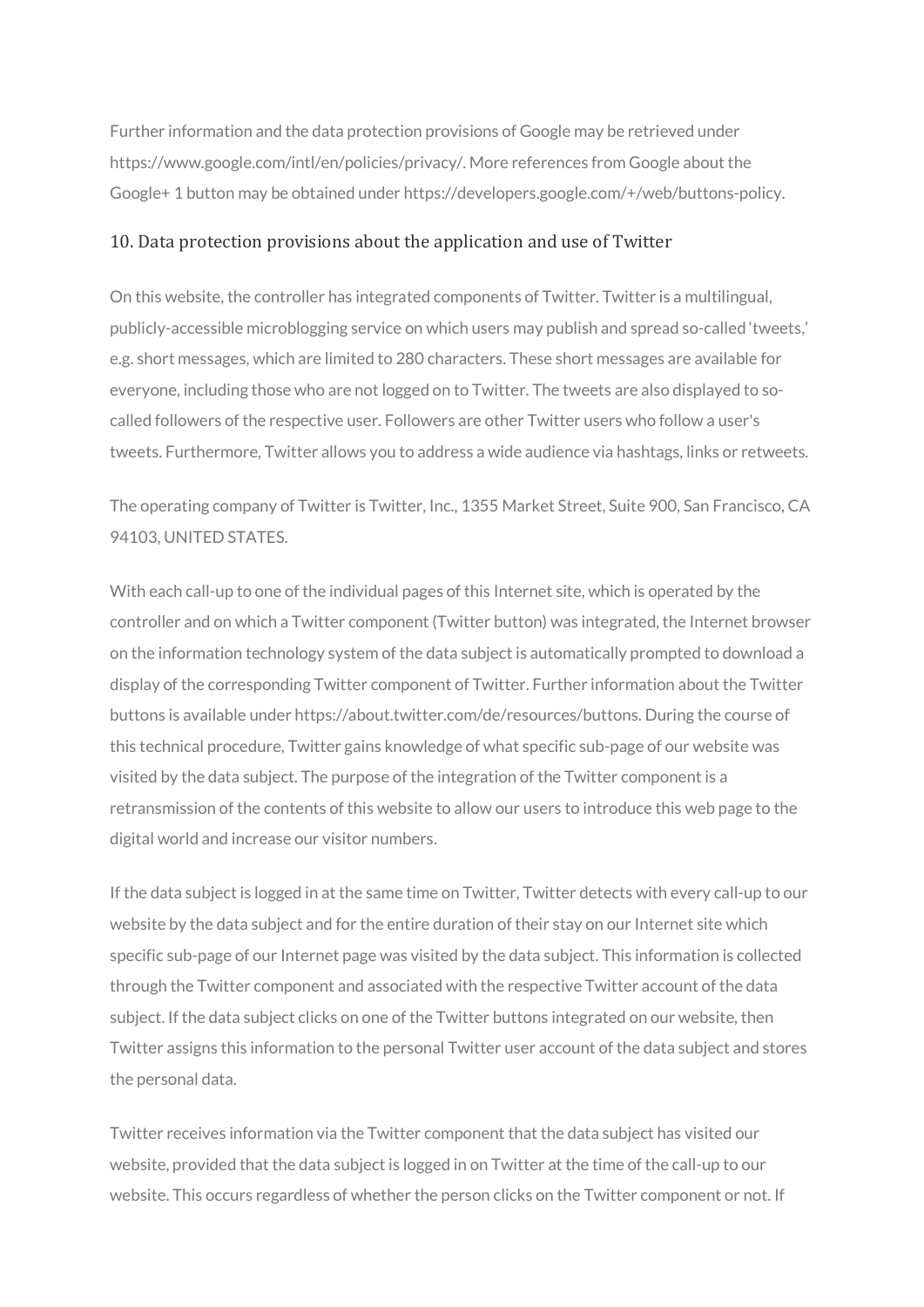such a transmission of information to Twitter is not desirable for the data subject, then he or she may prevent this by logging off from their Twitter account before a call-up to our website is made.

The applicable data protection provisions of Twitter may be accessed under https://twitter.com/privacy?lang=en.

#### 11. Data protection provisions about the application and use of YouTube

On this website, the controller has integrated components of YouTube. YouTube is an Internet video portal that enables video publishers to set video clips and other users free of charge, which also provides free viewing, review and commenting on them. YouTube allows you to publish all kinds of videos, so you can access both full movies and TV broadcasts, as well as music videos, trailers, and videos made by users via the Internet portal.

The operating company of YouTube is YouTube, LLC, 901 Cherry Ave., San Bruno, CA 94066, UNITED STATES. The YouTube, LLC is a subsidiary of Google Inc., 1600 Amphitheatre Pkwy, Mountain View, CA 94043-1351, UNITED STATES.

With each call-up to one of the individual pages of this Internet site, which is operated by the controller and on which a YouTube component (YouTube video) was integrated, the Internet browser on the information technology system of the data subject is automatically prompted to download a display of the corresponding YouTube component. Further information about YouTube may be obtained under https://www.youtube.com/yt/about/en/. During the course of this technical procedure, YouTube and Google gain knowledge of what specific sub-page of our website was visited by the data subject.

If the data subject is logged in on YouTube, YouTube recognizes with each call-up to a sub-page that contains a YouTube video, which specific sub-page of our Internet site was visited by the data subject. This information is collected by YouTube and Google and assigned to the respective YouTube account of the data subject.

YouTube and Google will receive information through the YouTube component that the data subject has visited our website, if the data subject at the time of the call to our website is logged in on YouTube; this occurs regardless of whether the person clicks on a YouTube video or not. If such a transmission of this information to YouTube and Google is not desirable for the data subject, the delivery may be prevented if the data subject logs off from their own YouTube account before a call-up to our website is made.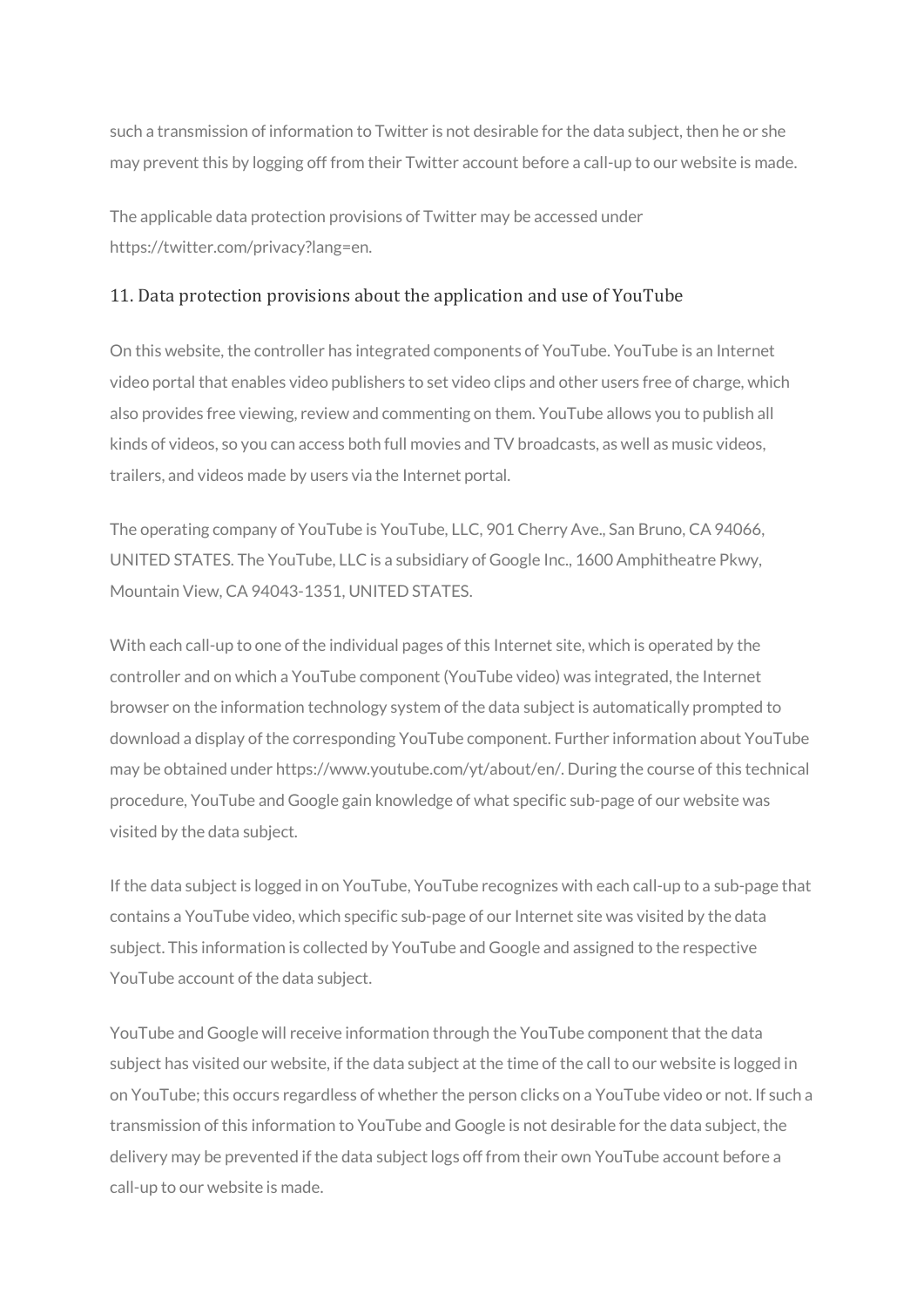YouTube's data protection provisions, available at

https://www.google.com/intl/en/policies/privacy/, provide information about the collection, processing and use of personal data by YouTube and Google.

# 12. Payment Method: Data protection provisions about the use of PayPal as a payment processor

On this website, the controller has integrated components of PayPal. PayPal is an online payment service provider. Payments are processed via so-called PayPal accounts, which represent virtual private or business accounts. PayPal is also able to process virtual payments through credit cards when a user does not have a PayPal account. A PayPal account is managed via an e-mail address, which is why there are no classic account numbers. PayPal makes it possible to trigger online payments to third parties or to receive payments. PayPal also accepts trustee functions and offers buyer protection services.

The European operating company of PayPal is PayPal (Europe) S.à.r.l. & Cie. S.C.A., 22-24 Boulevard Royal, 2449 Luxembourg, Luxembourg.

If the data subject chooses "PayPal" as the payment option in the online shop during the ordering process, we automatically transmit the data of the data subject to PayPal. By selecting this payment option, the data subject agrees to the transfer of personal data required for payment processing.

The personal data transmitted to PayPal is usually first name, last name, address, email address, IP address, telephone number, mobile phone number, or other data necessary for payment processing. The processing of the purchase contract also requires such personal data, which are in connection with the respective order.

The transmission of the data is aimed at payment processing and fraud prevention. The controller will transfer personal data to PayPal, in particular, if a legitimate interest in the transmission is given. The personal data exchanged between PayPal and the controller for the processing of the data will be transmitted by PayPal to economic credit agencies. This transmission is intended for identity and creditworthiness checks.

PayPal will, if necessary, pass on personal data to affiliates and service providers or subcontractors to the extent that this is necessary to fulfill contractual obligations or for data to be processed in the order.

The data subject has the possibility to revoke consent for the handling of personal data at any time from PayPal. A revocation shall not have any effect on personal data which must be processed, used or transmitted in accordance with (contractual) payment processing.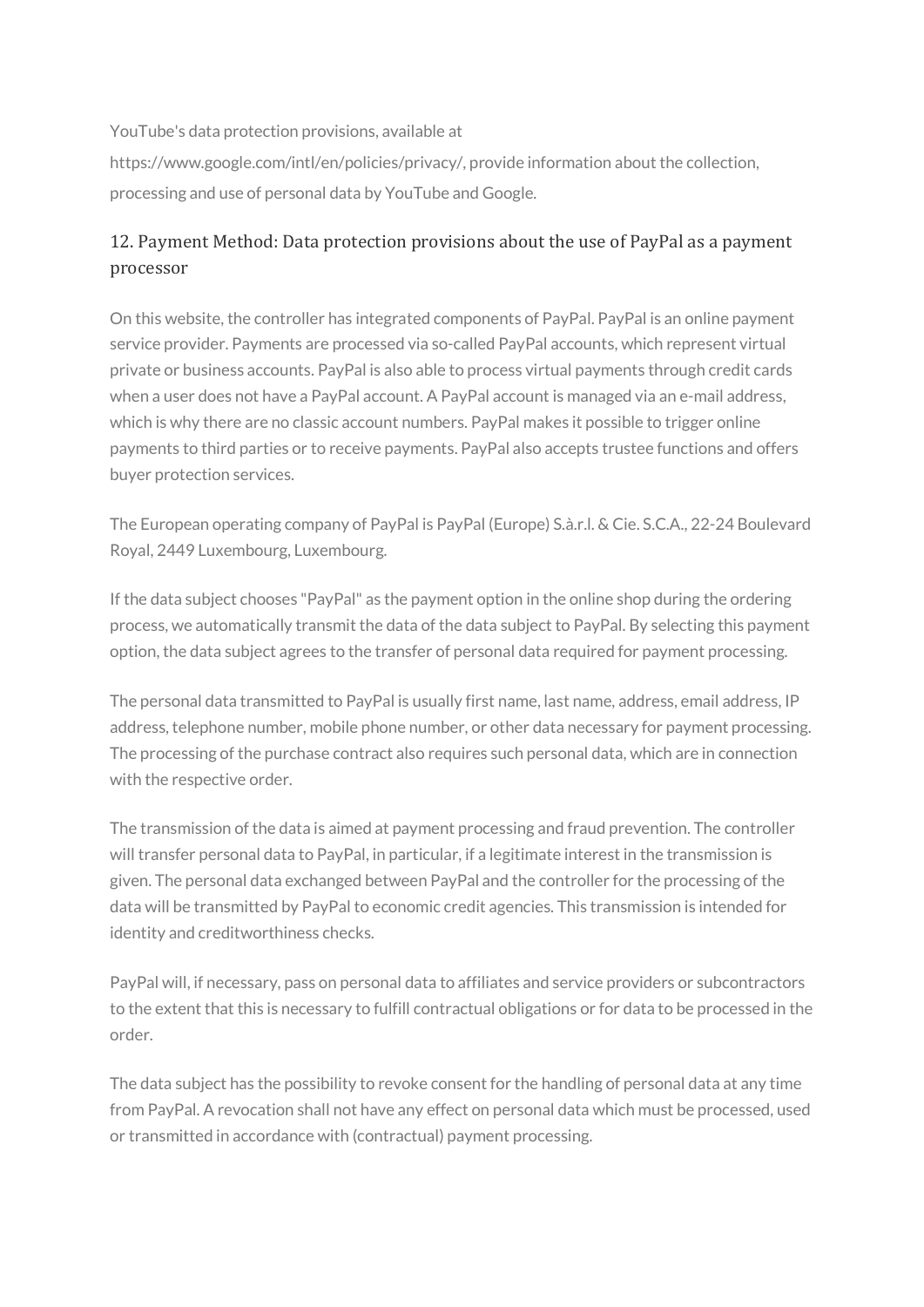The applicable data protection provisions of PayPal may be retrieved under https://www.paypal.com/us/webapps/mpp/ua/privacy-full.

# 13. Legal basis for the processing

Art. 6(1) lit. a GDPR serves as the legal basis for processing operations for which we obtain consent for a specific processing purpose. If the processing of personal data is necessary for the performance of a contract to which the data subject is party, as is the case, for example, when processing operations are necessary for the supply of goods or to provide any other service, the processing is based on Article 6(1) lit. b GDPR. The same applies to such processing operations which are necessary for carrying out pre-contractual measures, for example in the case of inquiries concerning our products or services. Is our company subject to a legal obligation by which processing of personal data is required, such as for the fulfillment of tax obligations, the processing is based on Art. 6(1) lit. c GDPR. In rare cases, the processing of personal data may be necessary to protect the vital interests of the data subject or of another natural person. This would be the case, for example, if a visitor were injured in our company and his name, age, health insurance data or other vital information would have to be passed on to a doctor, hospital or other third party. Then the processing would be based on Art. 6(1) lit. d GDPR. Finally, processing operations could be based on Article 6(1) lit. f GDPR. This legal basis is used for processing operations which are not covered by any of the abovementioned legal grounds, if processing is necessary for the purposes of the legitimate interests pursued by our company or by a third party, except where such interests are overridden by the interests or fundamental rights and freedoms of the data subject which require protection of personal data. Such processing operations are particularly permissible because they have been specifically mentioned by the European legislator. He considered that a legitimate interest could be assumed if the data subject is a client of the controller (Recital 47 Sentence 2 GDPR).

# 14. The legitimate interests pursued by the controller or by a third party

Where the processing of personal data is based on Article 6(1) lit. f GDPR our legitimate interest is to carry out our business in favor of the well-being of all our employees and the shareholders.

# 15. Period for which the personal data will be stored

The criteria used to determine the period of storage of personal data is the respective statutory retention period. After expiration of that period, the corresponding data is routinely deleted, as long as it is no longer necessary for the fulfillment of the contract or the initiation of a contract.